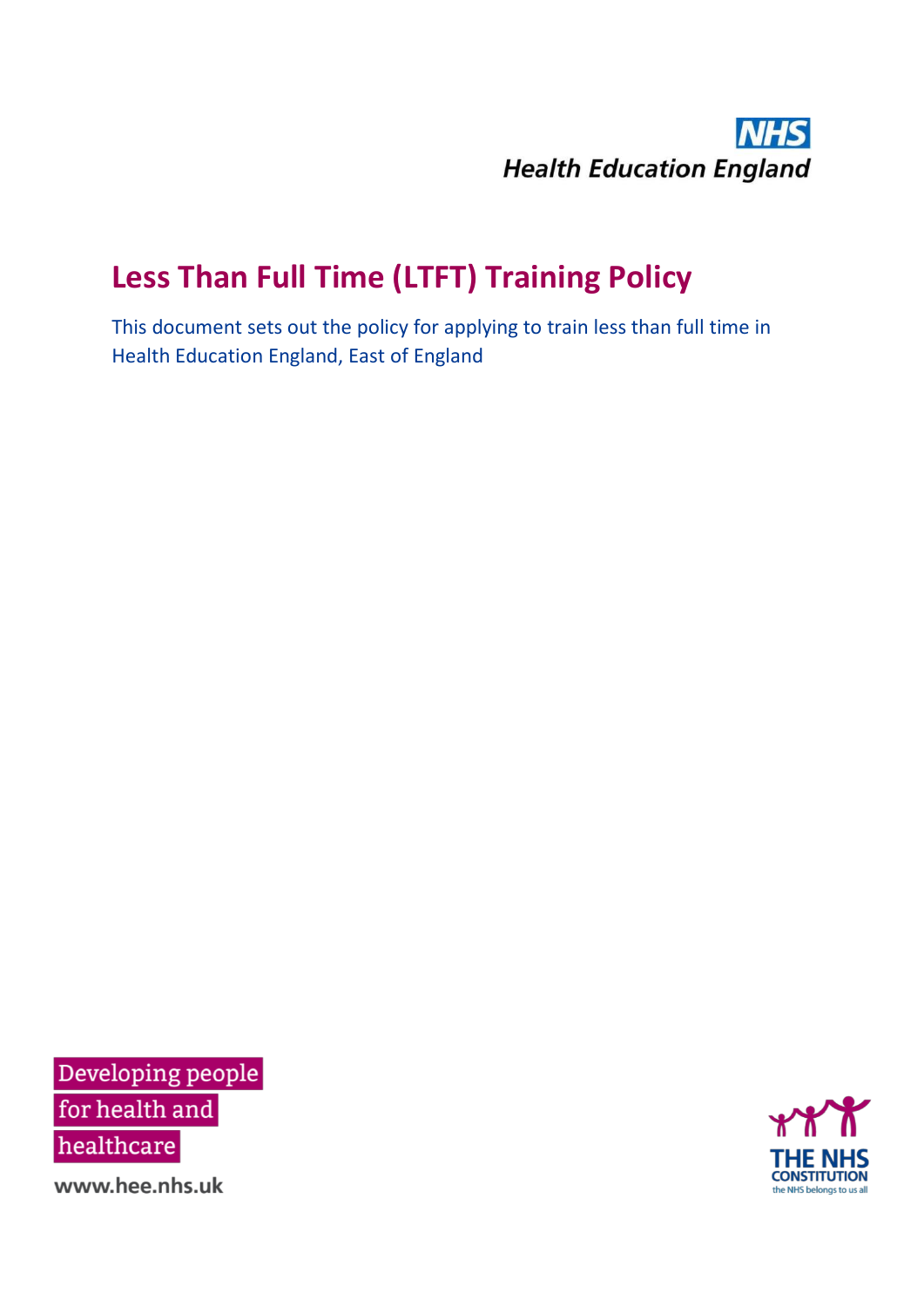### **Public Sector Equality Duty**

On 5th April 2011, the Public Sector Equality Duty (the equality duty) came into force. The equality duty was created under the Equality Act 2010. The equality duty was developed to harmonise several preexisting pieces of equality legislation, and to extend protection across what the Act described as "protected characteristics". Protected characteristics is the term used to describe groups that may be discriminated against because they possess one of more of these characteristics, and the Act identified the following nine protected characteristics:

- Age
- Disability
- Gender reassignment
- Marriage and Civil Partnership
- Pregnancy and Maternity
- Race
- Religion and Belief
- Sex
- Sexual Orientation

Health Education England is committed to equality and diversity within the organisation, and this policy is in line with the Equality Act 2010. HEE will ensure that the application of any part of this policy does not discriminate, either directly or indirectly, against any of the protected characteristics.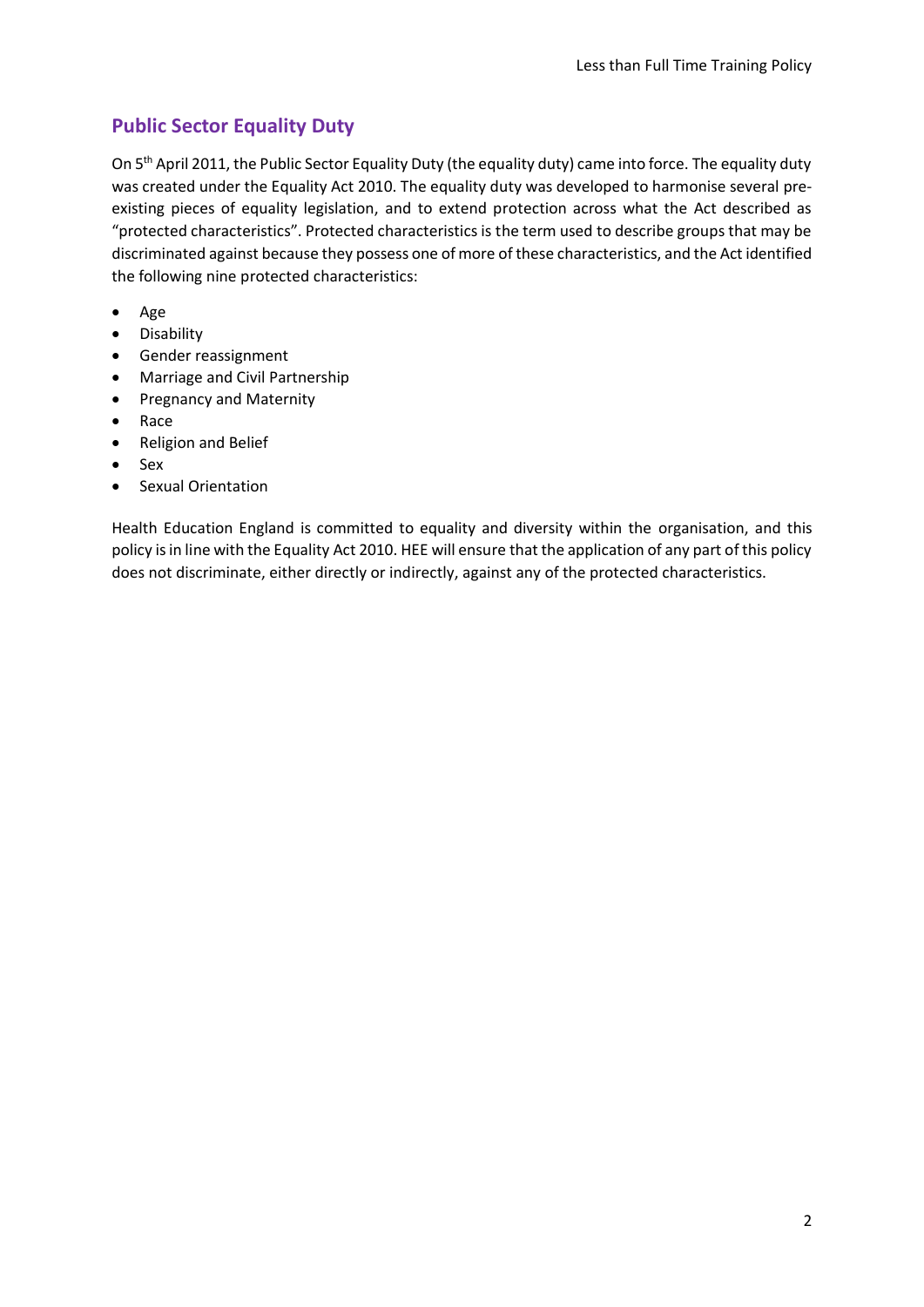### **1. Introduction**

| 1.1 | Less Than Full Time (LTFT) training is a scheme whereby eligible Trainee doctors of all       |
|-----|-----------------------------------------------------------------------------------------------|
|     | grades can work on a less than full time basis. Full time training relates to a standard 40-  |
|     | hour week. The 'Enhancing Junior Doctors' Working Lives' initiatives recognise that junior    |
|     | doctors aspire for flexibility throughout their training, and the Annual Progress Report 2021 |
|     | Enhancing Junior Doctors' Working Lives provides an overview of current development.          |
| 1.2 | Health Education East of England (HEE EoE), fully endorses the principles set out in the Gold |
|     | Guide.                                                                                        |
| 1.3 | HEE aims to provide a robust provision of LTFT, to promote LTFT, and to manage the LTFT       |
|     | budget in such a way that LTFT is available to as many eligible Trainees as possible.         |
| 1.4 | It should be noted that requests to undertake LTFT training cannot be guaranteed and will     |
|     | be dependent on the capacity of the programme. The needs of doctors in training in            |
|     | Category 1 will take priority.                                                                |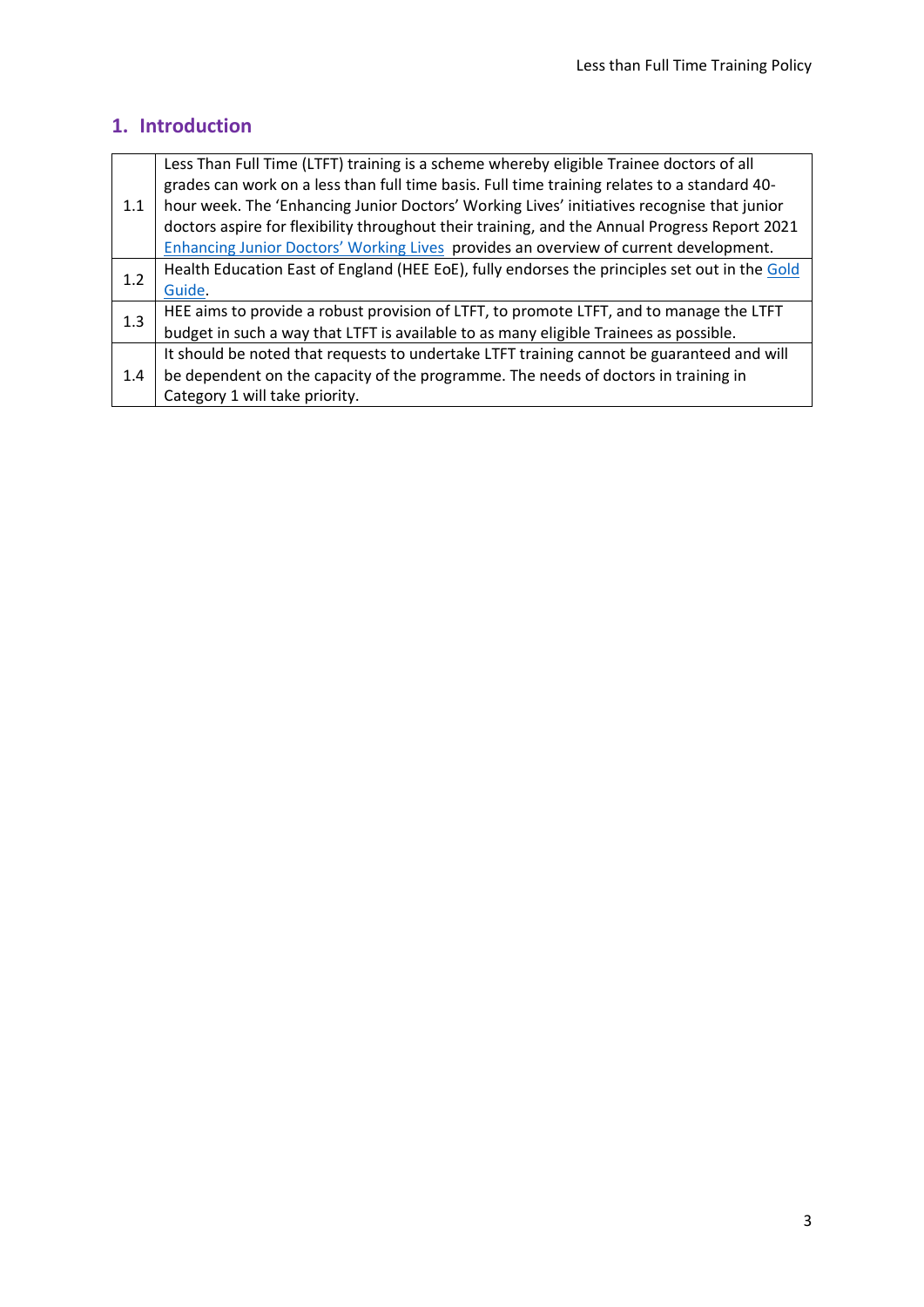#### **2. Eligibility**

2.1 LTFT training in this region is available to doctors in training who hold an East of England Training Number, and present well-founded reasons as to why full-time training is impractical.

2.2 There are three categories of LTFT Trainees:

**Category 1** – Those doctors in training with:

- Disability or ill health
- Responsibility for caring (men and women) for children under 16 (or a disabled child, in receipt of Disability Living Allowance, up to 18 years)
- Responsibility for caring for ill/disabled partner, relative, or another dependant.

**Category 2** - Those doctors in training with:

- **Unique opportunities**: A doctor in training is offered a unique opportunity for their own personal/professional development, and this will affect their ability to train full time (e.g., training for national/international sporting events or a short-term extraordinary responsibility such as membership of a national committee or continuing medical research as a bridge to progression in integrated academic training).
- **Religious commitment**: A doctor in training has a religious commitment that involves training for a particular role and requires a specific time.
- **Non-medical development**: A doctor in training is offered non-medical professional development (e.g., management courses, law courses or fine arts courses) that requires a specific time commitment resulting in the need to work less than full time.

Other well-founded reasons will be considered, dependent on the situation and the needs of the training program

**Category 3** - Training LTFT for personal reasons.

- The Category 3 LTFT model is designed to improve wellbeing, reduce attrition and improve the working lives of Trainees by offering an opportunity for improved work-life balance over a specific period of time to support Trainees post COVID.
- Trainees will be able to choose to work LTFT as part of their 'life-style' choice whilst pursuing a productive career in medicine.
- It is currently only available to Trainees in Emergency Medicine, Obstetrics & Gynaecology and Paediatrics. From August 2021 it will be available to all Trainees after full implementation as detailed in table 1 below.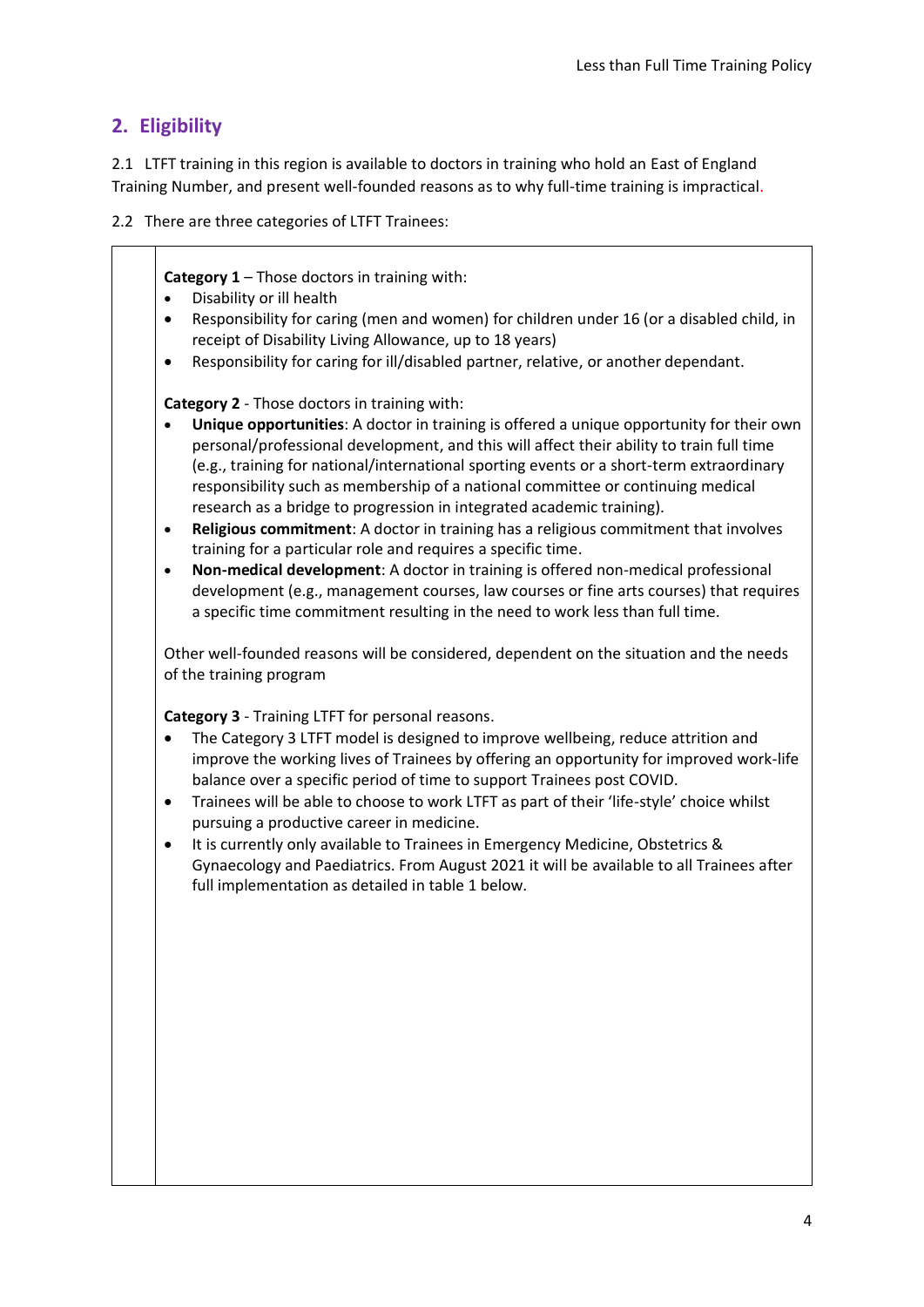|     | Table 1: Category 3 implementation plan                                                                                                                                                                                                                                                                                                                                                                                                                                                                                                                                                 |                        |                                                                                                                                                                                                                                                                  |
|-----|-----------------------------------------------------------------------------------------------------------------------------------------------------------------------------------------------------------------------------------------------------------------------------------------------------------------------------------------------------------------------------------------------------------------------------------------------------------------------------------------------------------------------------------------------------------------------------------------|------------------------|------------------------------------------------------------------------------------------------------------------------------------------------------------------------------------------------------------------------------------------------------------------|
|     | <b>Specialty</b>                                                                                                                                                                                                                                                                                                                                                                                                                                                                                                                                                                        | Lead in period go live | <b>Full model implementation</b><br>go live                                                                                                                                                                                                                      |
|     | <b>Higher Specialties: Physicians</b>                                                                                                                                                                                                                                                                                                                                                                                                                                                                                                                                                   | August 2021            | August 2022                                                                                                                                                                                                                                                      |
|     | <b>Intensive Care Medicine</b>                                                                                                                                                                                                                                                                                                                                                                                                                                                                                                                                                          | August 2021            | August 2022                                                                                                                                                                                                                                                      |
|     | Psychiatry                                                                                                                                                                                                                                                                                                                                                                                                                                                                                                                                                                              | August 2021            | August 2022                                                                                                                                                                                                                                                      |
|     | Radiology                                                                                                                                                                                                                                                                                                                                                                                                                                                                                                                                                                               | August 2021            | August 2022                                                                                                                                                                                                                                                      |
|     | Anaesthetics                                                                                                                                                                                                                                                                                                                                                                                                                                                                                                                                                                            | August 2022            | August 2023                                                                                                                                                                                                                                                      |
|     | <b>General Practice</b>                                                                                                                                                                                                                                                                                                                                                                                                                                                                                                                                                                 | August 2022            | August 2023                                                                                                                                                                                                                                                      |
|     | Surgery                                                                                                                                                                                                                                                                                                                                                                                                                                                                                                                                                                                 | August 2022            | August 2023                                                                                                                                                                                                                                                      |
|     | <b>Foundation and Core Training</b>                                                                                                                                                                                                                                                                                                                                                                                                                                                                                                                                                     | August 2022            | August 2023                                                                                                                                                                                                                                                      |
|     | Remaining specialties                                                                                                                                                                                                                                                                                                                                                                                                                                                                                                                                                                   | August 2022            | August 2023                                                                                                                                                                                                                                                      |
|     | Core Features of the Category 3 model implementation are:<br>be August to November, December to March and April to July.                                                                                                                                                                                                                                                                                                                                                                                                                                                                |                        | A 'lead-in' 12 months which allows Trainees to undertake a 4-month period at 0.8<br>WTE (whole time equivalent). This allows 3 possible periods to undertake a 4-month<br>LTFT period. As an example, if rotations occur in August 2021, then the 3 periods will |
| 2.3 | Following the completion of the 'lead in' year, all specialties will then transition the<br>following year into the full Category 3 whereby Trainees can undertake an unspecified<br>period of time as LTFT Category 3 and at percentages of 60% or greater.<br>Trainees accepted to undertake LTFT Category 3 may only do so when there is<br>capacity and agreement by the Training Programme Director or Head of School.<br>Changes should usually align with the rotation date, but this may not be immediately<br>available. Changes should respect Code of Practice requirements. |                        |                                                                                                                                                                                                                                                                  |
| 2.4 | Category 1 applicants will always take priority over Category 2 and 3 applicants. HEE will<br>support all Category 1 applicants on the grounds of their health, disability, or caring<br>responsibilities, subject to available funds and training capacity.                                                                                                                                                                                                                                                                                                                            |                        |                                                                                                                                                                                                                                                                  |
| 2.5 | If a doctor in training has had their application to train LTFT declined, they may appeal in<br>writing to the Postgraduate Dean. The Postgraduate Dean's decision will be final.                                                                                                                                                                                                                                                                                                                                                                                                       |                        |                                                                                                                                                                                                                                                                  |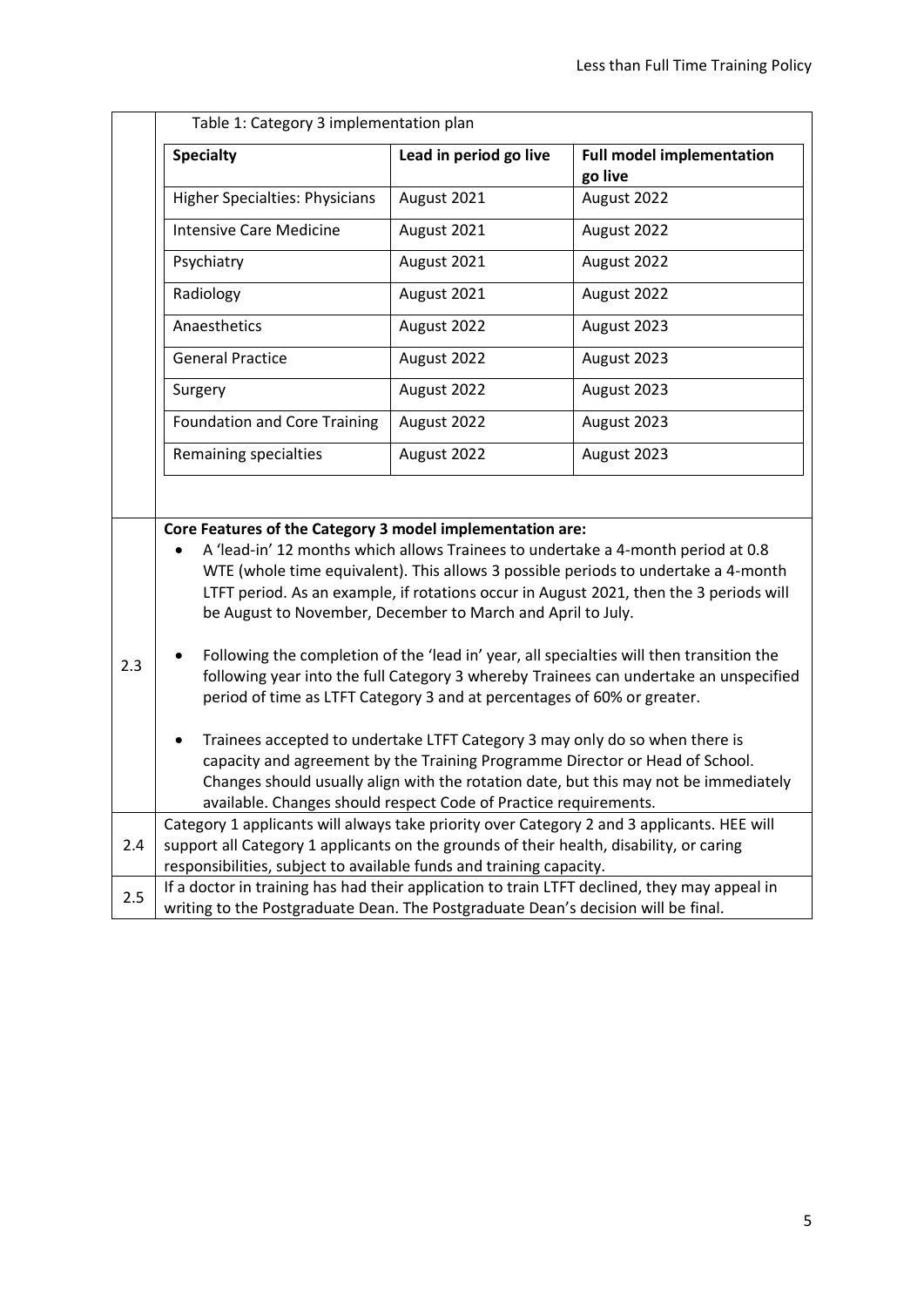# **3. Arrangements for LTFT training**

|     | The training programme for an LTFT Trainee should contain the same educational                   |
|-----|--------------------------------------------------------------------------------------------------|
| 3.1 | opportunities on a pro-rata basis as that of a full-time Trainee, including, but not limited to, |
|     | out of hours opportunity, quality improvement, research, and teaching.                           |
|     | The GMC Postgraduate Board have issued a position statement determining that all                 |
| 3.2 | Trainees will be required to undertake at least 50% of full-time training. This includes         |
|     | Trainees on an integrated academic pathway.                                                      |
|     | <b>GMC position statement on less than full-time training</b>                                    |
|     | For the small number of Trainees who experience exceptional difficulties, the Postgraduate       |
| 3.3 | Dean has flexibility to reduce the percentage below 50%. This needs individual discussion        |
|     | with the Trainee's Training Programme Director (TPD) and then with Associate Dean for            |
|     | LTFT.                                                                                            |
| 3.4 | LTFT Trainees out of hours work should be pro rata. For Trainees slot sharing, the total out     |
|     | of hours commitment should be shared among those Trainees.                                       |
|     | LTFT applications should be approved at least three months before starting the LTFT              |
|     | training. The LTFT team requires 10 working days to process the application. They will let       |
|     | the Trainee and the TPD know when the application has been approved. It can take up to 28        |
|     | working days to obtain the final approval.                                                       |
|     |                                                                                                  |
|     | It is the TPDs' responsibility to ensure the Trust in which the Trainee will be taking up the    |
|     | post is aware within 3 months' notice of the application. It is the Trainee's responsibility to  |
| 3.5 | ensure that the LTFT application process is initiated with sufficient time for processing it,    |
|     | such that the 3 months' notice to the Trust in which they will be initiating the post can be     |
|     | met easily. It is also the Trainee's responsibility to ensure that the department in which they  |
|     | will be taking up the post is aware and has 3 months' notice of any post change.                 |
|     |                                                                                                  |
|     | Ideally the TPD and the Trainee will have discussed the post with the department in              |
|     | question before the application form is submitted, to ensure any service implications are        |
|     | recognised, and other issues are addressed in a timely manner.                                   |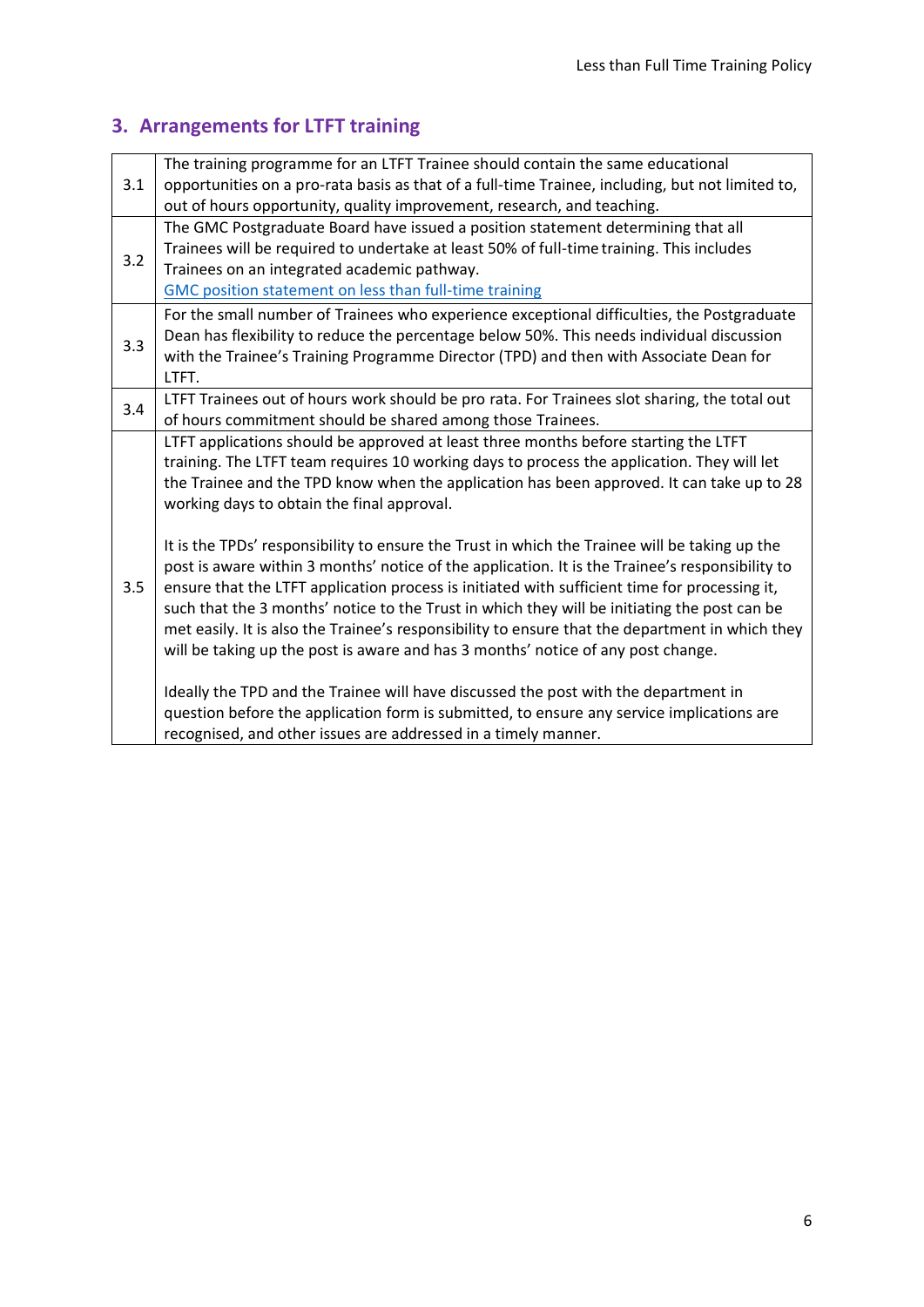# **4. Application Procedure**

| 4.1 | Trainees are required to discuss their intention to apply for LTFT with their TPD prior to      |
|-----|-------------------------------------------------------------------------------------------------|
|     | starting the application process.                                                               |
|     | Trainees should access the local HEE websiteHEE EoE and complete the application form.          |
| 4.2 | Once signed by the appropriate parties it should be returned to the LTFT inbox                  |
|     | ltft.eoe@hee.nhs.uk along with any relevant supporting documents.                               |
| 4.3 | Trainees are not eligible to commence LTFT training until written HEE approval of the LTFT      |
|     | application form has been approved.                                                             |
| 4.4 | Eligibility will be assessed by theHEE EoE LTFT Associate Dean against the standard eligibility |
|     | criteria as set out in Section 2 of this policy.                                                |
|     | Trainees will be informed of the LTFT Associate Dean decision by email, usually within two      |
|     | weeks of submitting their application form, providing no information, or required evidence      |
| 4.5 | is missing. Ideally, and to comply with Code of Practice requirements, employers will           |
|     | receive 12 weeks' notice of a change in status to LTFT. In exceptional circumstances this       |
|     | may not be possible, in which case OH/GP/ Specialist Health Care Provider / PSW support         |
|     | will be required.                                                                               |
|     | If further supporting evidence is required, the Trainee will be contacted by a member of the    |
| 4.6 | LTFT team. On occasion it may be necessary for the Trainee to liaise or meet directly with      |
|     | the LTFT Associate Dean to discuss their plans for LTFT and other possible training options.    |
| 4.7 | If the Trainee is deemed ineligible, they have the right to appeal, as per section 2.5 of this  |
|     | policy.                                                                                         |
|     | Trainees will be notified in writing via email once their LTFT Form has been approved by        |
| 4.8 | HEE. Other stakeholders who would be informed include, but are not limited to; TPD's,           |
|     | Medical Staffing Departments, Finance Officers, and internal HEE teams.                         |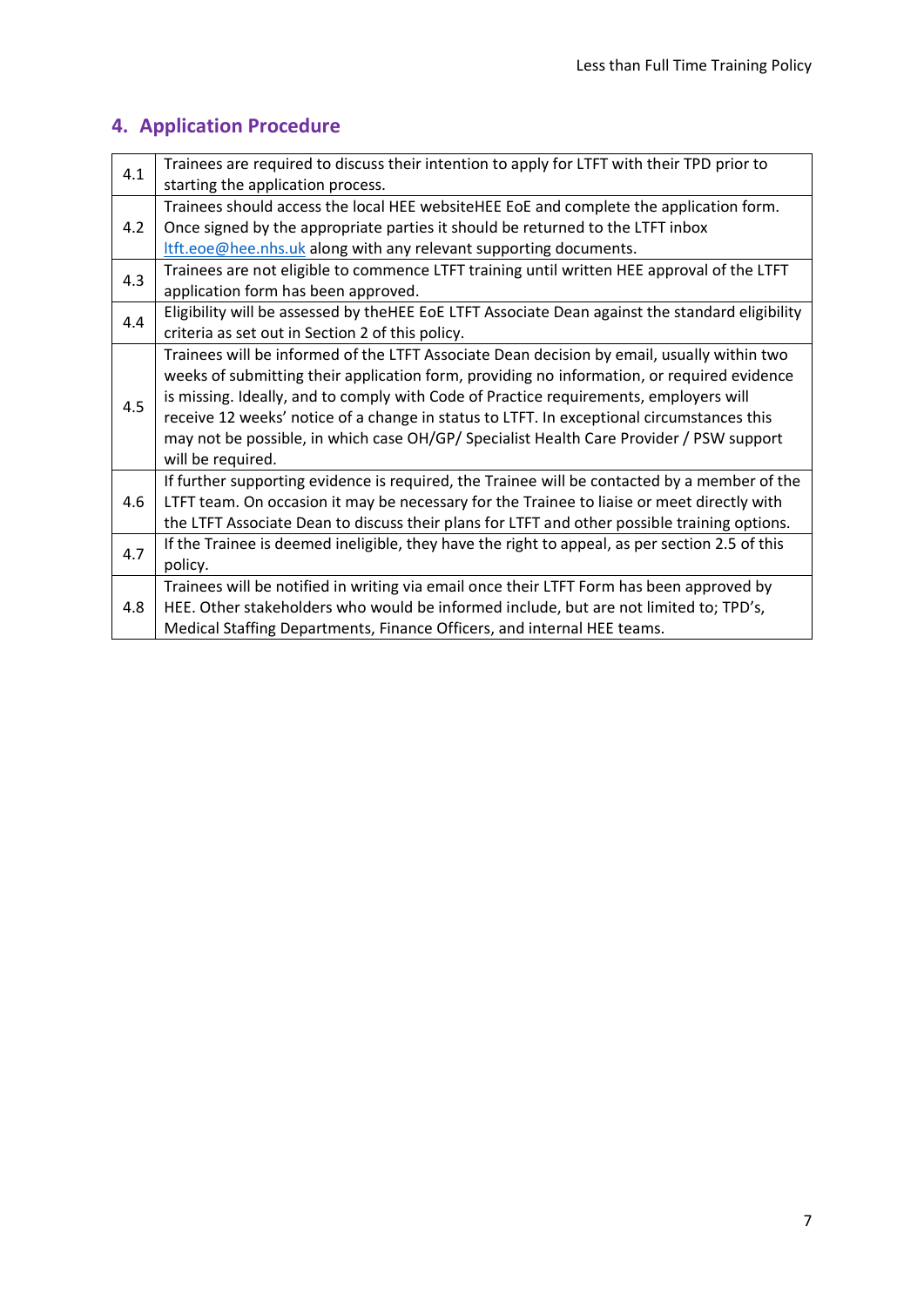# **5. Change in Plan Procedure**

|     | If circumstances change and the reason for which a Trainee was originally deemed eligible     |
|-----|-----------------------------------------------------------------------------------------------|
| 5.1 | to train LTFT is no longer relevant, they must discuss this with their TPD and consider       |
|     | reverting to FT training.                                                                     |
|     | Trainees must complete a Change in Plan form in the following instances:                      |
|     | If they would like to change the percentage, they are working at<br>$\bullet$                 |
| 5.2 | Any change in slot arrangements:                                                              |
|     | Slot share partner change<br>$\bigcirc$                                                       |
|     | Change from slot sharing to LTFT in a full time slot.                                         |
|     | Failure to conform to this requirement will result in anyHEE EoE funded support ceasing on    |
|     | the end date of the original change of placement.                                             |
|     | The process completing the "Change in Plan" form should be submitted in time for the LTFT     |
| 5.3 | Associate Dean to review the plan (2 weeks) and for at least 12 weeks' notice to be given to  |
|     | the Trust.                                                                                    |
|     | Trainees are expected to notify HEE if they no longer meet the eligibility criteria. If it is |
| 5.4 | determined that a Trainee is no longer eligible under the eligibility criteria, they will be  |
|     | notified in writing via email.                                                                |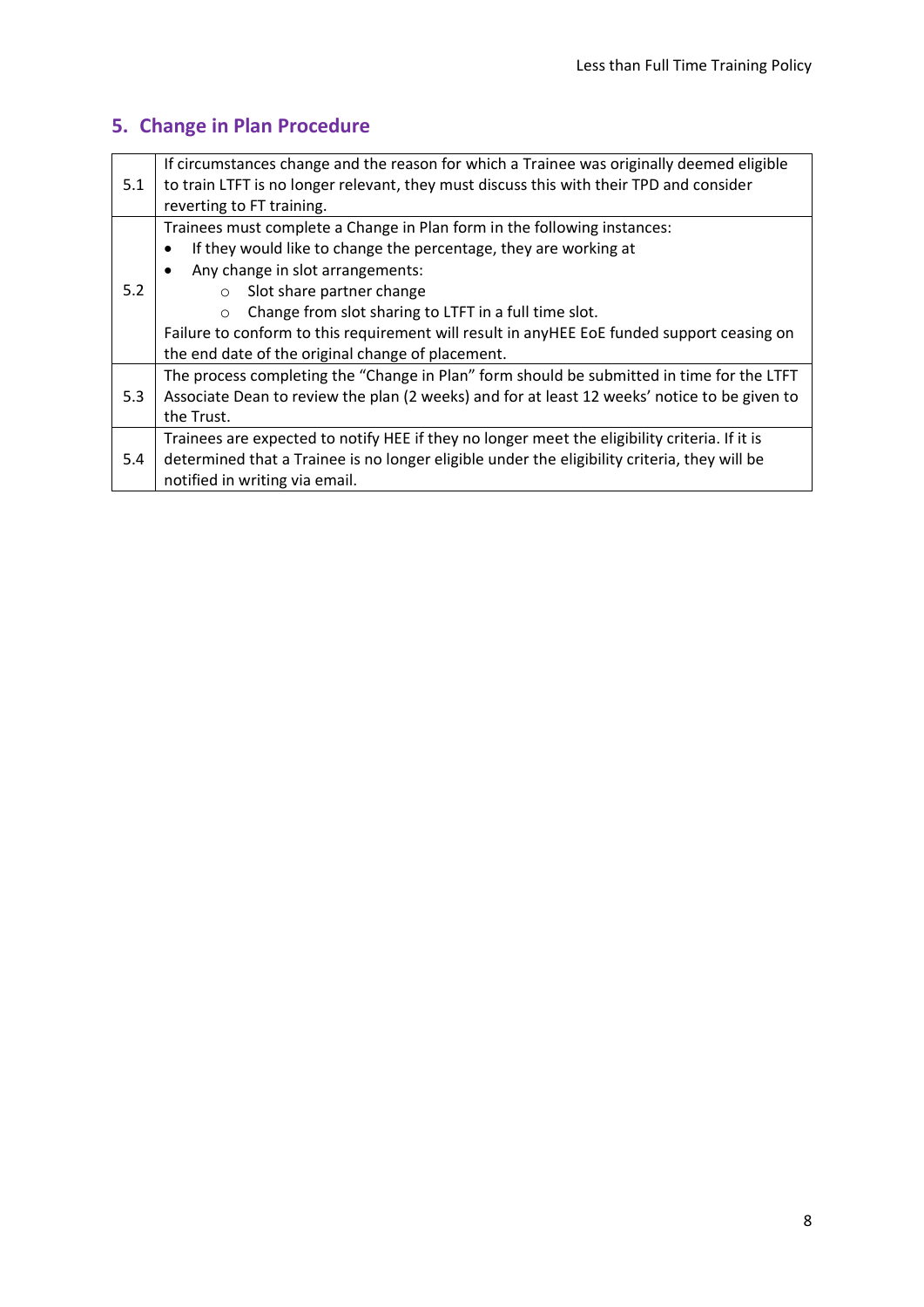# **6. Funding Arrangements and Pay**

|     | The method for calculating pay for LTFT Trainees can be found in the following national<br>guidance from the BMA:                                                                                                                                                                                                                                                      |
|-----|------------------------------------------------------------------------------------------------------------------------------------------------------------------------------------------------------------------------------------------------------------------------------------------------------------------------------------------------------------------------|
| 6.1 | https://www.bma.org.uk/pay-and-contracts/pay/ltft/less-than-full-time-Trainees-pay-                                                                                                                                                                                                                                                                                    |
|     | explained                                                                                                                                                                                                                                                                                                                                                              |
| 6.2 | As part of the application process for LTFT, Trainees should discuss their training plan with<br>medical staffing/HR in Trusts and GP Practice Managers in General Practice, who will advise<br>re rotas and pay.                                                                                                                                                      |
|     | There are three ways a LTFT Trainee may be accommodated withinHEE EoE:                                                                                                                                                                                                                                                                                                 |
|     |                                                                                                                                                                                                                                                                                                                                                                        |
|     | 6.3.1 - LTFT in a full time slot                                                                                                                                                                                                                                                                                                                                       |
|     | The Trainee occupies an established full-time post at reduced hours. Working LTFT in a full<br>time slot offers the most flexibility as Trainees are permitted to work at up to 80% of full<br>time, subject to Trust and specialty agreement. The full-time post is funded through the<br>education contract so no further funding is committed from the LTFT budget. |
|     | 6.3.2 - Slot Share                                                                                                                                                                                                                                                                                                                                                     |
|     | Slot shares often comprise of 2 Trainees occupying one full time slot, or three Trainees<br>occupying two slots, with slot sharing Trainees arranging the out of hours component<br>between them, and in consultation with the local Trust/department.                                                                                                                 |
|     | Full time training relates to a 40-hour week, and the percentage of full time is                                                                                                                                                                                                                                                                                       |
|     | calculated on this basis. A slot share may be arranged with each Trainee                                                                                                                                                                                                                                                                                               |
|     | working a minimum of 50% of full time. HEE provisionally agrees to provide the slot to                                                                                                                                                                                                                                                                                 |
|     | share, subject to receipt of approved training plans for both Trainees.                                                                                                                                                                                                                                                                                                |
|     | Where 2 Trainees share a slot working 50% of full time each, no additional<br>funding (uplift) is payable by HEE.                                                                                                                                                                                                                                                      |
| 6.3 | HEE encourages Trainees to work at 60% each as this allows a handover                                                                                                                                                                                                                                                                                                  |
|     | period and supports Trainee progression and continuity of patient care. In such cases, HEE                                                                                                                                                                                                                                                                             |
|     | will fund an uplift on the basic salary of up to 20% for the post. If a slot share results in                                                                                                                                                                                                                                                                          |
|     | >120% WTE in one slot the local Trust will be required to confirm funding for the extra                                                                                                                                                                                                                                                                                |
|     | salary locally before the share is agreed.                                                                                                                                                                                                                                                                                                                             |
|     | If three Trainees slot share over two slots, HEE will only fund a maximum of 20% uplift                                                                                                                                                                                                                                                                                |
|     | across the three slots. In this instance, the local Trust will be required to fund base salary                                                                                                                                                                                                                                                                         |
|     | >220% across the two slots (three LTFT Trainees).                                                                                                                                                                                                                                                                                                                      |
|     | Please note that Out Of Hours is shared 50:50, whether the basic week is done at 50% or                                                                                                                                                                                                                                                                                |
|     | 60% FTE.                                                                                                                                                                                                                                                                                                                                                               |
|     | <b>6.3.3 Supernumerary</b>                                                                                                                                                                                                                                                                                                                                             |
|     | HEE may agree to fund a supernumerary placement in exceptional circumstances (such as                                                                                                                                                                                                                                                                                  |
|     | illness) for a limited period only. These exceptional circumstances will be the subject of                                                                                                                                                                                                                                                                             |
|     | discussion between the Associate Deans, the Training Programme Director, and the<br>employing Trust.                                                                                                                                                                                                                                                                   |
|     |                                                                                                                                                                                                                                                                                                                                                                        |
|     | HEE does not fund out of hours or banding payments.                                                                                                                                                                                                                                                                                                                    |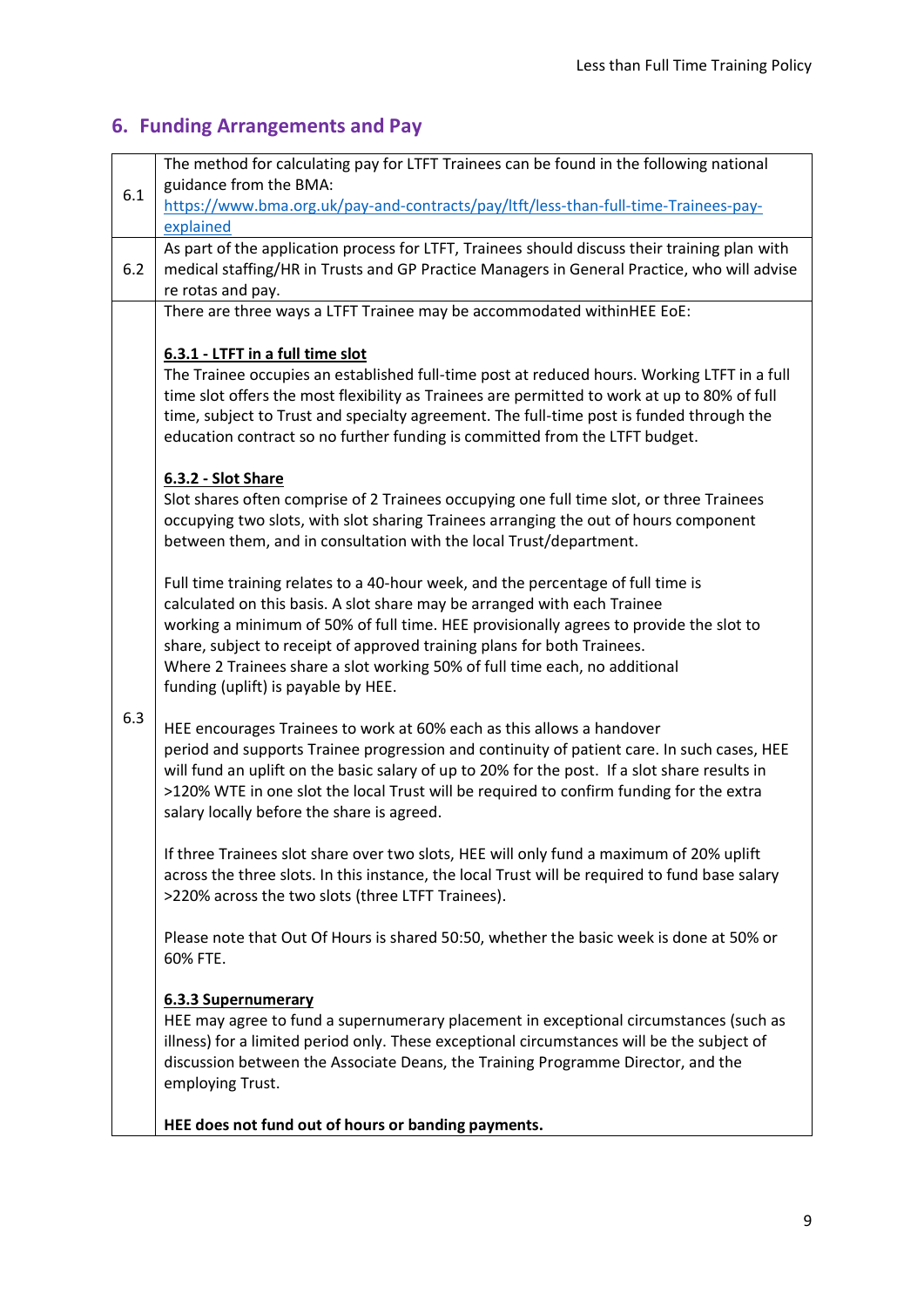#### **7. Additional Guidance**

#### **Information for Tier 2 Visa Holders**

7.1 One of the eligibility points for a Tier 2 Visa application is that the salary is paid at or above 'the appropriate rate for the job' as set out by UK Visa and Immigration (UKVI): ['Immigration Rules Appendix J: codes of practice for skilled work'](file:///C:/Users/hannah.foskett/AppData/Local/Microsoft/Windows/INetCache/Content.Outlook/T7P8UJN1/‘Immigration%20Rules%20Appendix%20J:%20codes%20of%20practice%20for%20skilled%20work’). This threshold must be met throughout the duration of the sponsorship for the visa to remain valid. It is the responsibility of the Trainee to ensure the less than full time hours of work the Trainee is requesting meet this threshold. Any changes in contracted hours and salary must be reported to the Trainee's Sponsor as soon as they have been approved. 7.2 **Study Leave 7.2.1** Less than Full Time (LTFT) Trainees will have a pro-rata entitlement; however, if the number of days taken in one year exceeds their entitlement, some discretion should be used during the approval process. **7.2.2** There is no longer a cap on study leave expenses, therefore a pro-rata approach to funding should not be applied. Relevant application and approval processes apply, please see the [Study Leave policy](https://heeoe.hee.nhs.uk/Study_Leave) for further guidance. Please see [Guidance for Study Leave for](https://heeoe.hee.nhs.uk/sites/default/files/study_leave_guidance_for_foundation_programme.pdf#:~:text=Study%20leave%20%28SL%29%2C%20including%20the%20delivered%20educational%20programmes%2C,foundation%20operational%20guide%20and%20the%20junior%20doctor%20contract.)  [Foundation Programme Doctors in the East of England.](https://heeoe.hee.nhs.uk/sites/default/files/study_leave_guidance_for_foundation_programme.pdf#:~:text=Study%20leave%20%28SL%29%2C%20including%20the%20delivered%20educational%20programmes%2C,foundation%20operational%20guide%20and%20the%20junior%20doctor%20contract.) 7.3 **Annual Leave** Annual leave and bank holiday entitlement for LTFT Trainees is calculated on a pro- rata basis by the employing Trust. Employing Trusts may have additional policies in this regard. **Increase of Sessions 7.4.1**

LTFT Trainees who are working LTFT in a full time slot can request an increase to their percentage of full time. Increases to the initial agreed level may be negotiated with HEE, the Trainee, and the employer, considering training and service needs.

#### **7.4.2**

LTFT Trainees who are in slot shares are generally only permitted to work up to a maximum of 60% each, although alternative slot share arrangements may be agreed however the Trainees would need to discuss and agree any variations with their TPD, Education Supervisor

7.4 and Medical Staffing teams before submitting a LTFT slot share application to ensure that additional funding can be agreed. In the case of one slot share partner leaving the arrangement (for example, a period of maternity leave), the remaining partner will usually be working LTFT in a full time slot and has the option to increase their percentage of full time. If the slot share is re-established, both Trainees would revert to 60% each or the agreed variation once confirmed with the TPD, Education Supervisor and Medical Staffing teams.

#### **7.4.3**

If a LTFT Trainee wishes to increase the number of sessions they work, they should contact their TPD, Education Supervisor, Medical Staffing andHEE EoE. If the Trainee wishes to revert to Full Time, they can inform the LTFT Team via email rather than submitting a Change In Plan form.

7.5 **Additional Employment**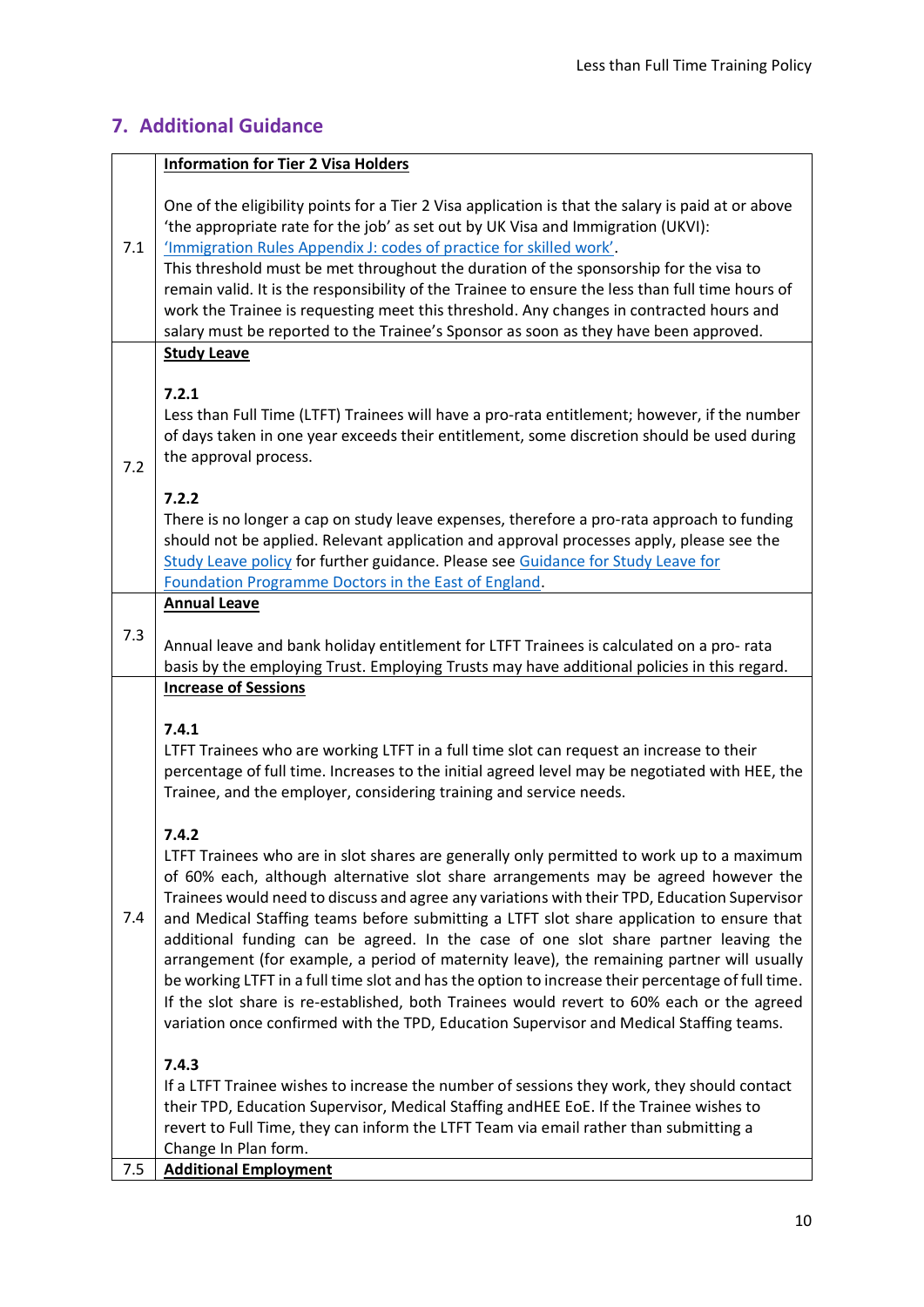|     | Trainees are permitted to engage in other paid employment whilst undertaking LTFT<br>training. However, there will be occasions when at short notice additional duties are<br>required to deliver a service to patients and LTFT Trainees may undertake extra duties to<br>assist colleagues, as this is professional behaviour. Any additional work will form part of the<br>Trainees' practice and will need to be declared on the Trainees' Form R part B as stated in<br>the GMC position statement on less than full-time training. |
|-----|------------------------------------------------------------------------------------------------------------------------------------------------------------------------------------------------------------------------------------------------------------------------------------------------------------------------------------------------------------------------------------------------------------------------------------------------------------------------------------------------------------------------------------------|
|     | <b>Acting Up as a Consultant</b>                                                                                                                                                                                                                                                                                                                                                                                                                                                                                                         |
| 7.6 | Full time Trainees may apply for a period of acting up as a consultant, up to a maximum of<br>three months. For LTFT doctors in training, the period of acting up will be pro rata of the<br>three months. This requires completion of an Out of Programme application form and the<br>agreement of the Training Programme Director, Educational Supervisor andHEE EoE.                                                                                                                                                                  |
|     | <b>LTFT training in Period of Grace (POG)</b>                                                                                                                                                                                                                                                                                                                                                                                                                                                                                            |
| 7.7 | The purpose of the period of grace is to provide specialty doctors in training (excluding<br>those in General Practice) time to secure a consultant or other post following attainment of<br>their CCT / CESR.                                                                                                                                                                                                                                                                                                                           |
|     | The maximum duration of the period of grace is 6 months whether the doctor in training is<br>full time or less than full time. More information on POG can be found on theHEE EoE                                                                                                                                                                                                                                                                                                                                                        |
|     | <b>Public Health</b>                                                                                                                                                                                                                                                                                                                                                                                                                                                                                                                     |
| 7.8 | Public Health Trainees working in the community are the responsibility of St Helens and<br>Knowsley. Any LTFT applications request should be authorised by the St Helens and<br>Knowsley medical staffing/HR department before sending to the deanery for approval.                                                                                                                                                                                                                                                                      |
| 7.9 | <b>ARCP</b><br>The GMC requires that all Trainees working in a training post have an ARCP each year. The<br>only reason you would not have an ARCP on an annual basis is if you were on maternity<br>leave or long-term sick leave.                                                                                                                                                                                                                                                                                                      |
|     | 7.9.1<br>LTFT Trainees should have an ARCP not less than annually but no more than 15 months (to<br>comply with the revalidation requirement) but may need an ARCP at a critical progression<br>point in training.                                                                                                                                                                                                                                                                                                                       |
|     | 7.9.2<br>LTFT Trainees will be expected to demonstrate the competencies and capabilities relevant<br>to their stage of training as described in their relevant curriculum on a pro rata basis. Any<br>workplace-based assessments should be spread evenly across a training placement.                                                                                                                                                                                                                                                   |
|     | 7.9.3<br>Should a training extension be required after the award of an ARCP Outcome 3/10.2, this<br>extension will be on a pro rata basis. There is the option of a fixed-term time extension<br>should there be sound educational reasons to do so.                                                                                                                                                                                                                                                                                     |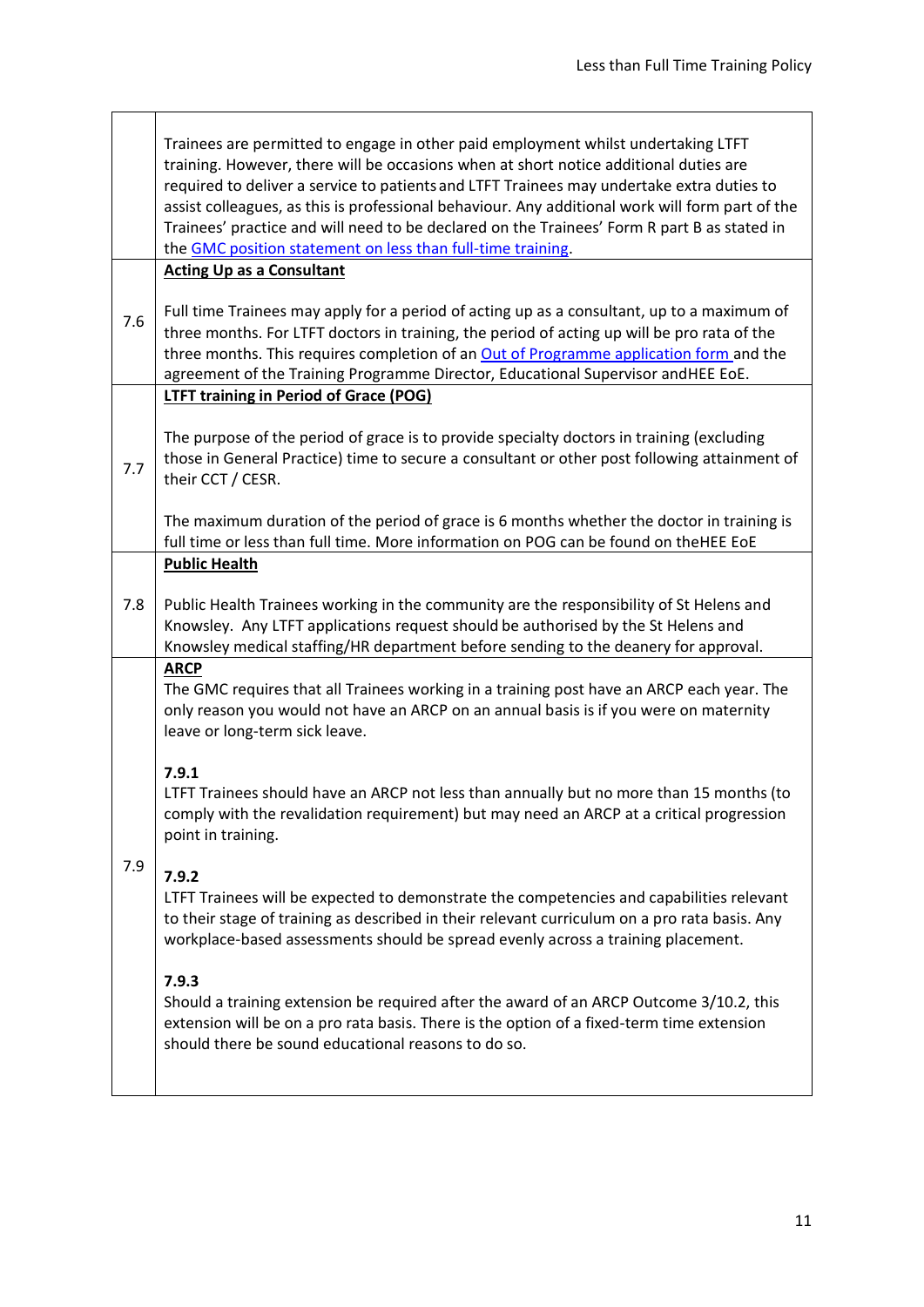# **8. Responsibilities and Duties of Trainees**

|     | Trainees should understand that LTFT training is not an automatic right, and its availability     |
|-----|---------------------------------------------------------------------------------------------------|
| 8.1 | is governed by finite resources, including funding and availability of suitable posts. Although   |
|     | HEE and service providers will always aim to maximise the opportunities for LTFT, it may not      |
|     | always be possible to accommodate an LTFT request.                                                |
|     | When applying for LTFT training, Trainees must ensure all information used in support of          |
| 8.2 | their application is accurate and is not in any way misleading. HEE reserves the right to         |
|     | cross-check all information entered onto application forms and any evidence provided.             |
|     | Trainees should not dictate the terms and conditions of their LTFT training placements to         |
| 8.3 | TPD's or Trusts. The process is one of negotiation between all relevant parties, ensuring the     |
|     | requirements of the relevant curriculum are met by the agreed pro-rata basis.                     |
|     | Trainees must ensure that LTFT application forms are agreed with three months' notice             |
| 8.4 | prior to their planned start date. It is the Trainee's responsibility to raise concerns about the |
|     | progress of an application with the relevant parties.                                             |
|     | Trainees should discuss any of the changes in circumstance below with Medical Staffing/HR         |
|     | at the employing Trust, TPD's and Educational Supervisors. If any of the changes below are        |
|     | agreed, this must be confirmed in writing by the Trainee via email to HEE:                        |
| 8.5 |                                                                                                   |
|     | The planned LTFT start or end date                                                                |
|     | Time out of programme including maternity leave                                                   |
|     | Resignation from the training programme                                                           |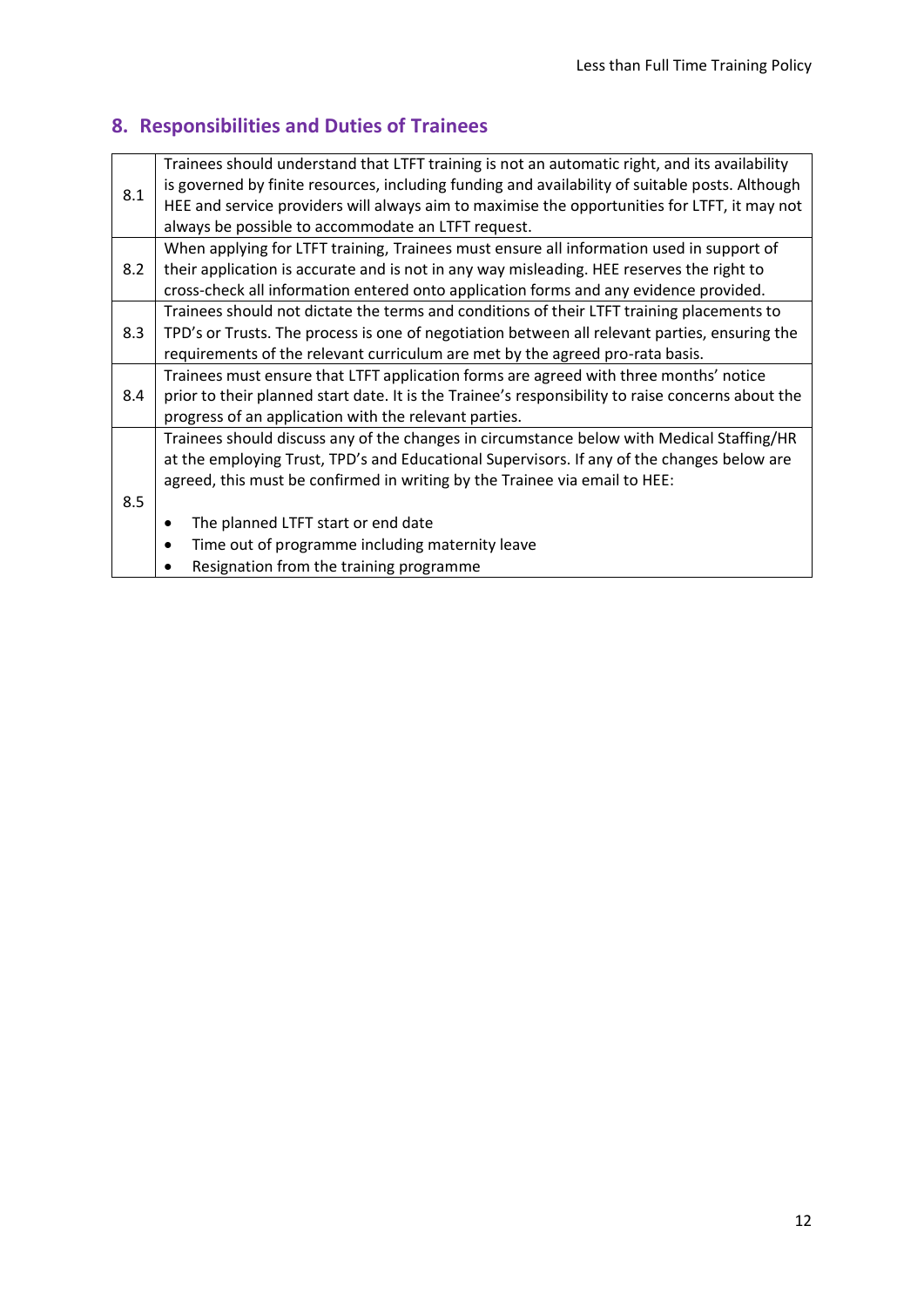# **9. Responsibilities and Duties of Health Education England, East of England**

| 9.1 | HEE will treat all applicants equally, regardless of age, disability, gender reassignment,<br>marriage/civil partnership, pregnancy/maternity, race, religion/belief, sex/sexual<br>orientation, or any other discriminatory factor.                                                               |
|-----|----------------------------------------------------------------------------------------------------------------------------------------------------------------------------------------------------------------------------------------------------------------------------------------------------|
|     |                                                                                                                                                                                                                                                                                                    |
| 9.2 | HEE is responsible for ensuring that all LTFT training is undertaken in posts and programmes                                                                                                                                                                                                       |
|     | that have been prospectively approved by the GMC.                                                                                                                                                                                                                                                  |
| 9.3 | HEE will manage the LTFT training system in such a way that information pertaining to an<br>LTFT Trainee flows between all relevant parties. "Relevant parties" include, but are not<br>limited to; the Trainee, TPD's, Medical Staffing Departments, Finance Officers, and internal<br>HEE teams. |
| 9.4 | HEE is committed to enabling as many eligible LTFT applicants as possible to train on an                                                                                                                                                                                                           |
|     | LTFT basis. This includes promoting the mainstreaming of LTFT and ensuring that                                                                                                                                                                                                                    |
|     | supernumerary placements are arranged if required.                                                                                                                                                                                                                                                 |
| 9.5 | HEE will endeavour to adapt its policy as required to reflect changes in national guidelines                                                                                                                                                                                                       |
|     | and / or legislative changes relating to LTFT training or part-time working in general. The                                                                                                                                                                                                        |
|     | most up-to-date policy will be accessible on the HEE website.                                                                                                                                                                                                                                      |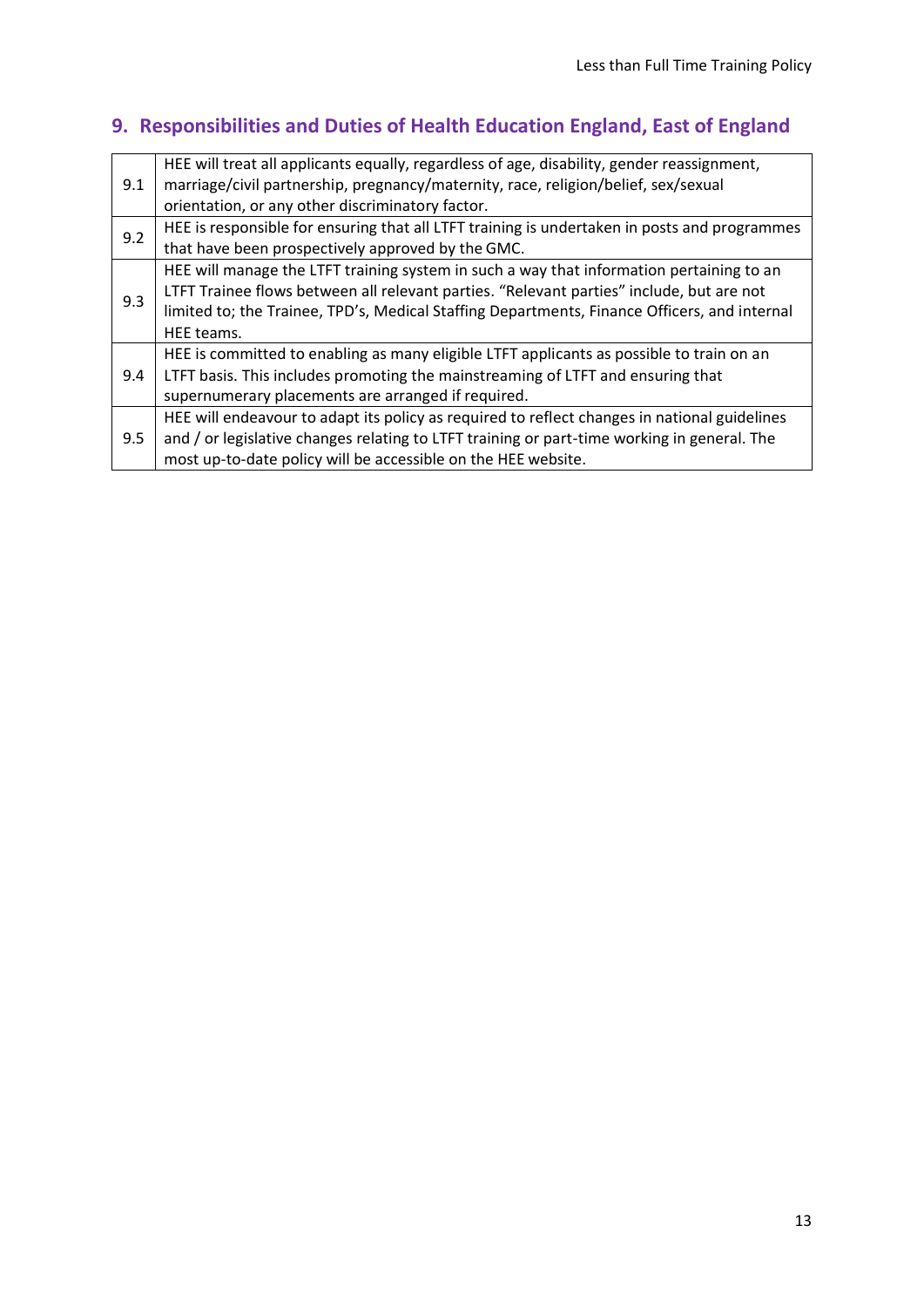# **10.Responsibilities and Duties of Trusts**

| 10.1 | Trusts are expected to treat LTFT Trainees no differently from full-time Trainees and<br>  in accordance with the policies and procedures of HEE/the lead employers. |
|------|----------------------------------------------------------------------------------------------------------------------------------------------------------------------|
|------|----------------------------------------------------------------------------------------------------------------------------------------------------------------------|